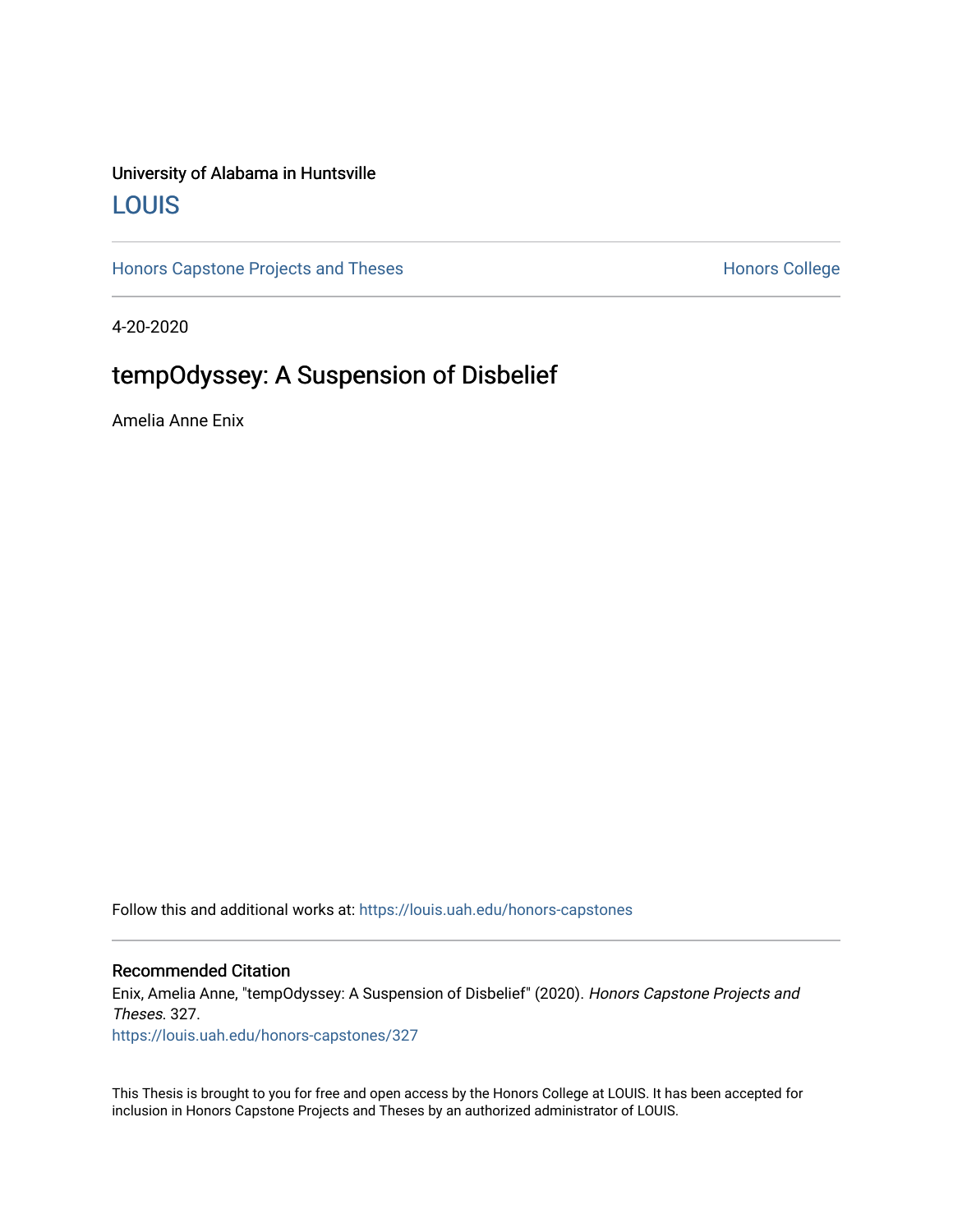# *tempOdyssey*: A Suspension of Disbelief

by

## Amelia Anne Enix

An Honors Capstone

submitted in partial fulfillment of the requirements

for the Honors Diploma

to

The Honors College

of

The University of Alabama in Huntsville

2020

Honors Capstone Director: Professor David Harwell

Director of Theatre

Amelia (nix

04/20/2020

Student (signature) Date

David Harwell 4/20/20

Director (signature) Date

David Harwell 4/20/20

Department Chair (signature) Date

 $\mathcal{L}_\text{max}$  , and the contract of the contract of the contract of the contract of the contract of the contract of

Honors College Dean (signature) Date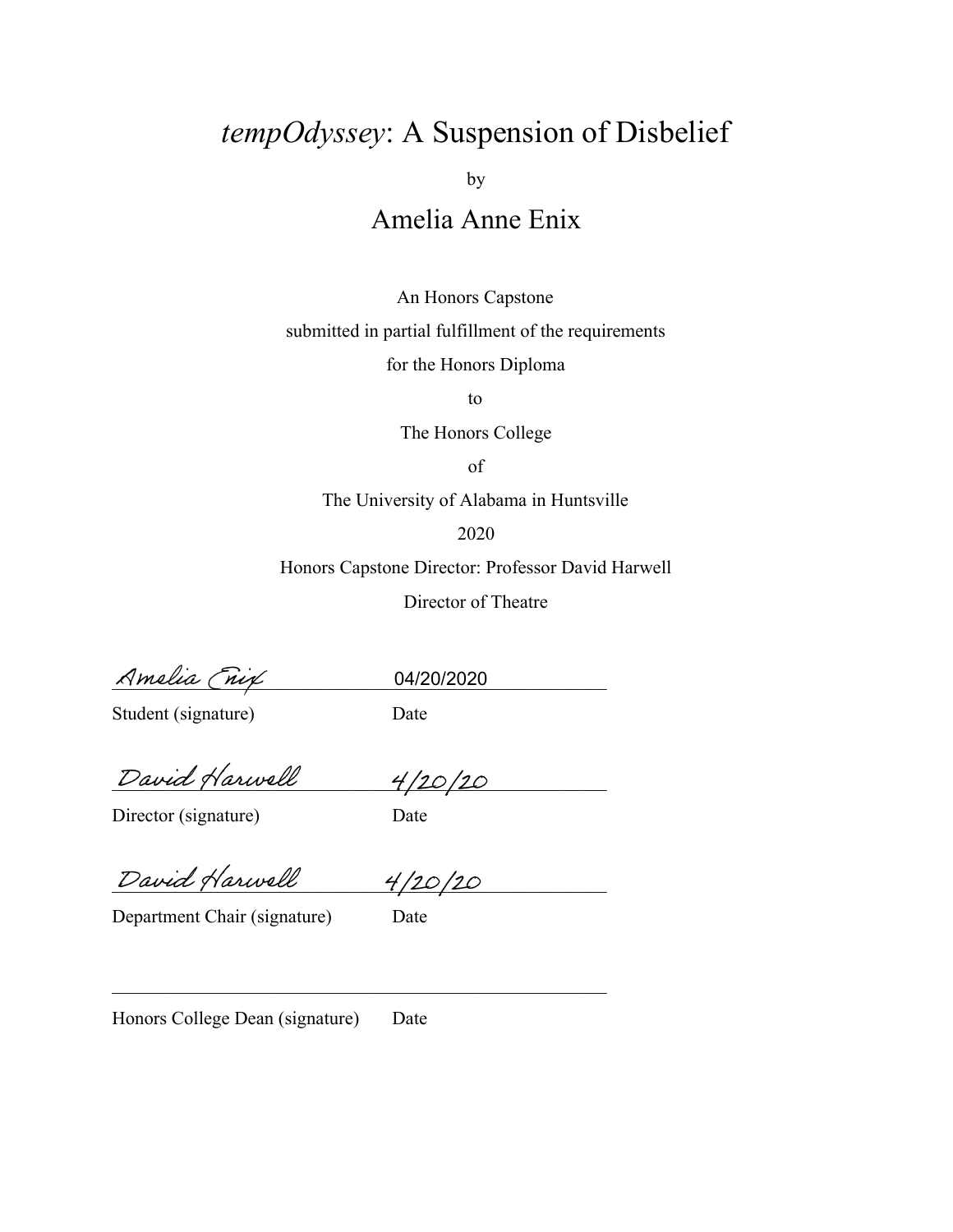Honors College Frank Franz Hall +1 (256) 824-6450 (voice) +1 (256) 824-7339 (fax) honors@uah.edu

Honors Thesis Copyright Permission

This form must be signed by the student and submitted as a bound part of the thesis. In presenting this thesis in partial fulfillment of the requirements for Honors Diploma or Certificate from The University of Alabama in Huntsville, I agree that the Library of this University shall make it freely available for inspection. I further agree that permission for extensive copying for scholarly purposes may be granted by my advisor or, in his/her absence, by the Chair of the Department, Director of the Program, or the Dean of the Honors College. It is also understood that due recognition shall be given to me and to The University of Alabama in Huntsville in any scholarly use which may be made of any material in this thesis.

\_\_\_\_\_\_\_\_\_\_\_\_\_\_\_\_\_\_\_\_\_\_\_\_\_\_\_\_ Amelia Enix

Student Name (printed)

Amelia (nix

Student Signature

\_\_\_\_\_\_\_\_\_\_\_ 04/20/2020

Date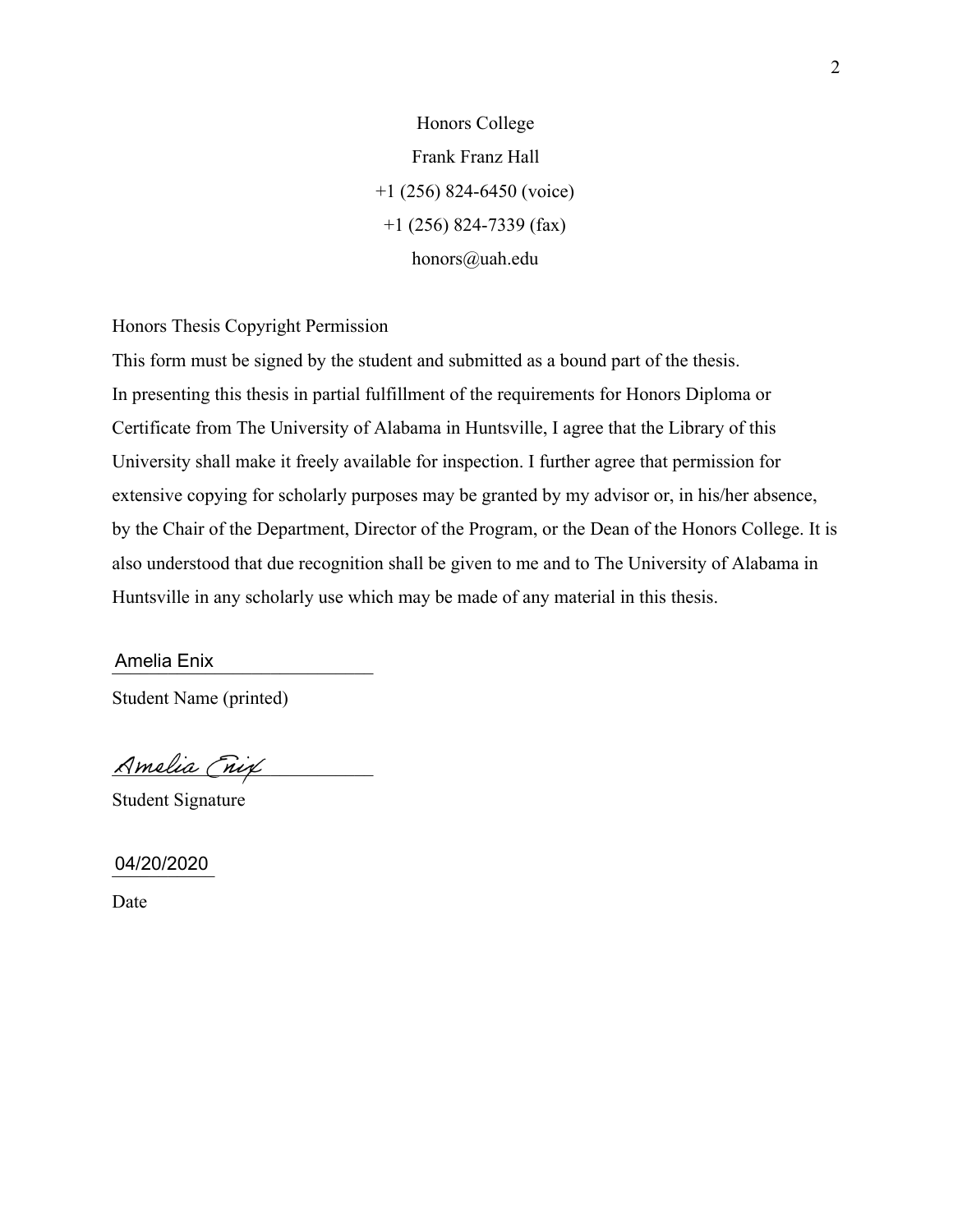### **Table of Contents**

| Dedication                       |    |
|----------------------------------|----|
| Abstract                         | 5  |
| Introduction                     | 6  |
| <b>Chapter 1: Becoming Genny</b> |    |
| Chapter 2: The Outcome           | 12 |
| References                       | 14 |
| Conclusion                       | 15 |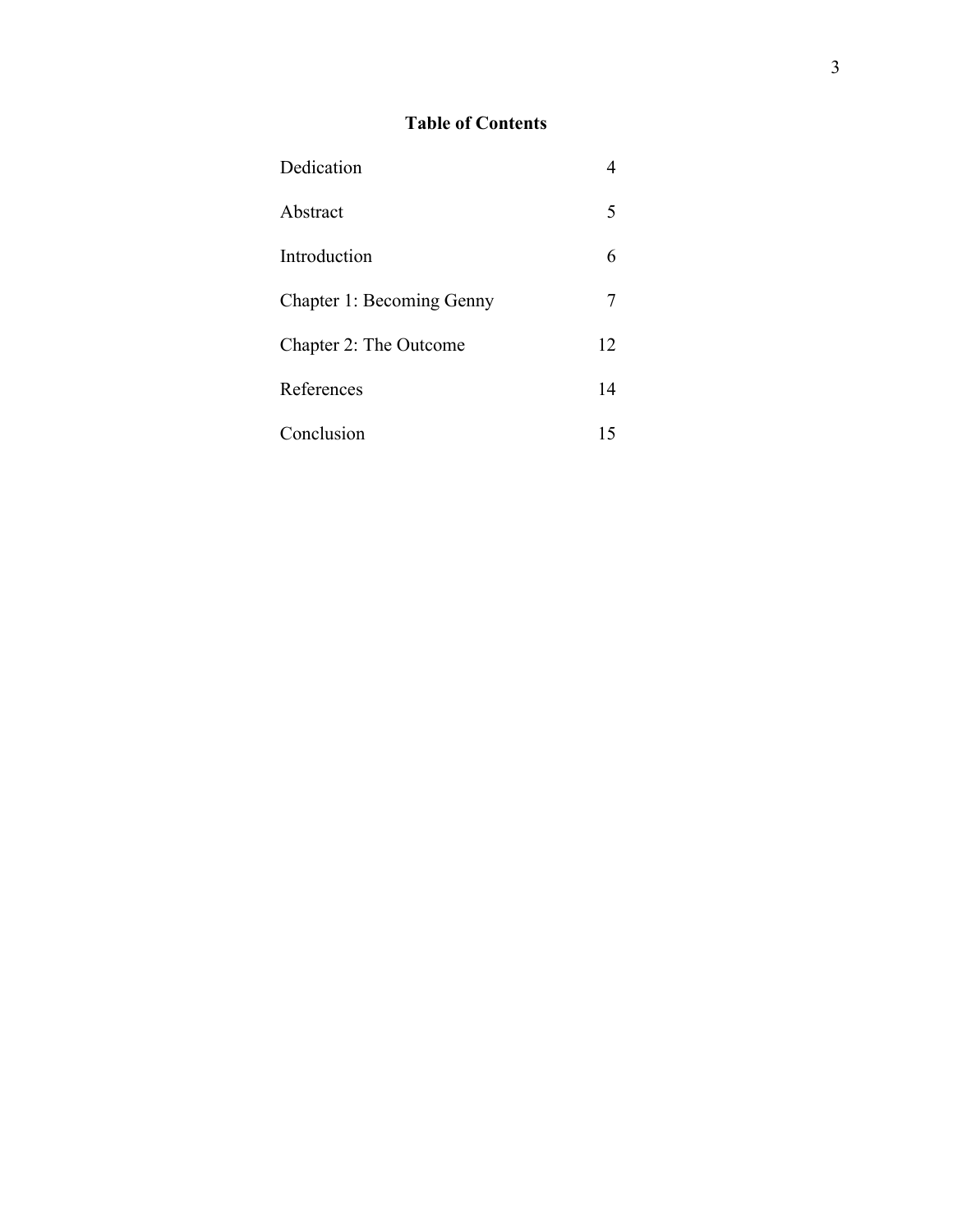### Dedication

This manuscript is dedicated to those whose lives have been affected by the COVID-19 pandemic.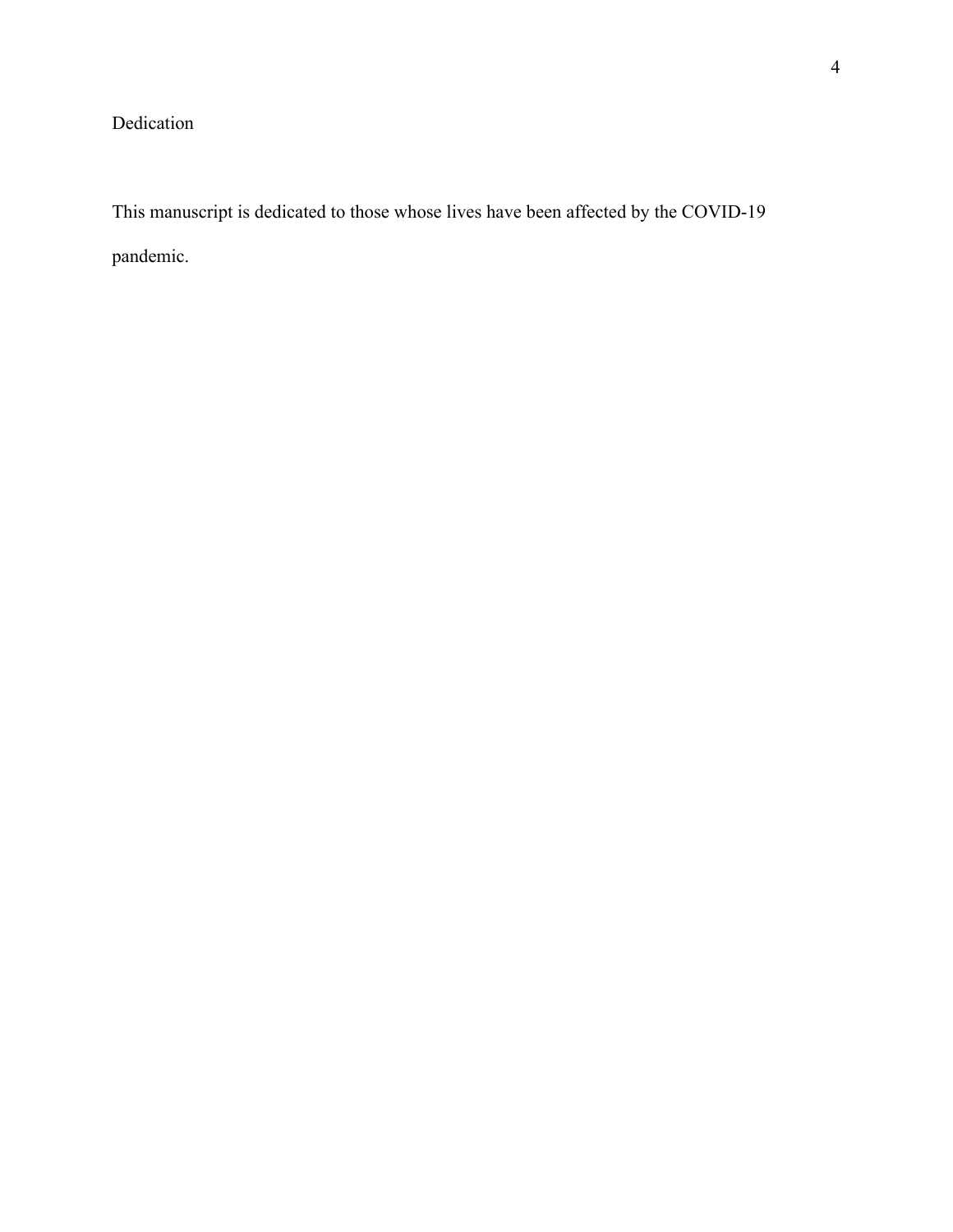#### **Abstract**

This manuscript details the preparation and challenges of the leading role of Genny, performed by Amelia Enix, in the University of Alabama in Huntsville's Theatre Mainstage production of *tempOdyssey*. While the rehearsal process progressed normally according to industry standards, the production was ultimately canceled due to precautionary measures against the global pandemic spread COVID-19. In its absence, the cultural relevance of the show is magnified, further emphasizing the importance of live theatre performance and displays of humanistic empathy in a culture that is becoming increasingly socially distant.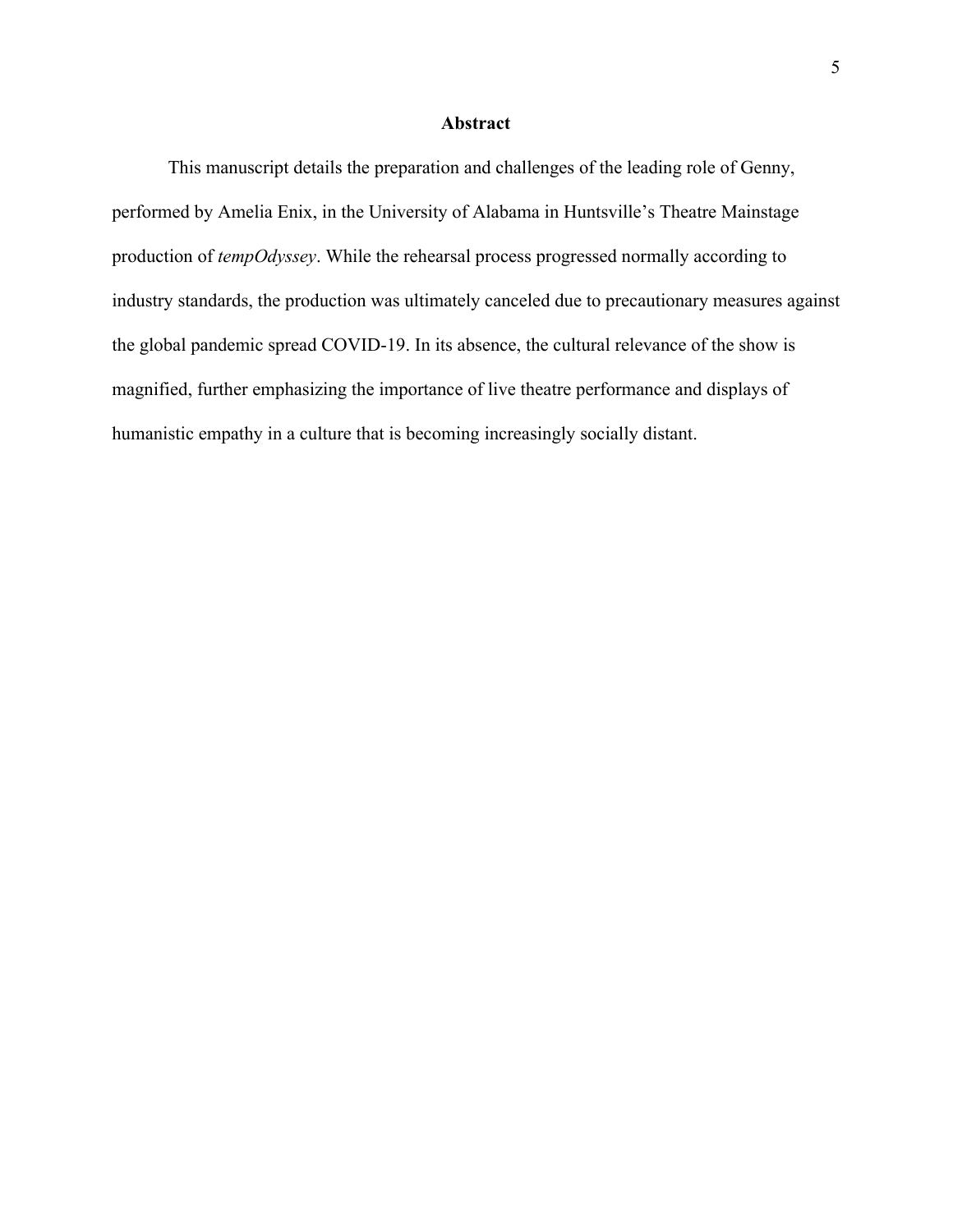#### **Introduction**

When I discovered I was able to portray Genny in the University of Alabama in Huntsville's (UAH) production of *tempOdyssey*, written by Dan Dietz, I felt enormously honored. Playing a lead character of a caliber that compared only to roles previously filled by professors and guest performers in UAH's repertoire bestowed a monumental responsibility on me. Initially, I estimated my primary challenges would be related to the copious discontinuity and nonrealism throughout Deitz's writing, in addition to the lengthy monologues I was tasked with memorizing and executing numerous times. Instead, I was met with cold reality as the show and character I spent three months exploring and perfecting suddenly disappeared due to the spread of the infamous coronavirus, COVID-19. The situational difficulties that arose during UAH's production of *tempOdyssey* ultimately strengthened the thematic elements and cultural relevance of the production, further solidifying the desperate societal need for displays of meaningful connection through live entertainment.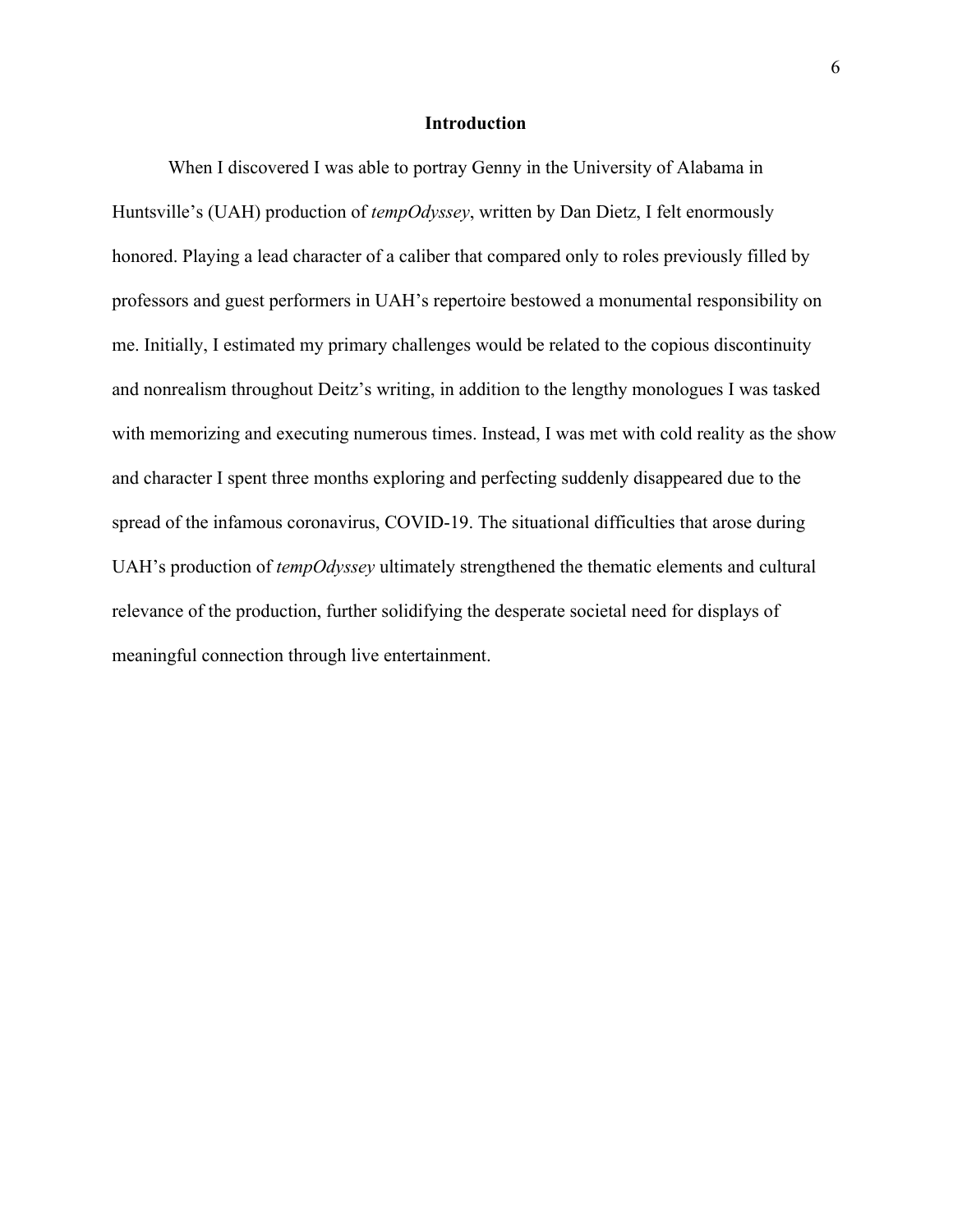#### **Chapter 1: Becoming Genny**

Theatre is a collaborative art; the position of an actor is unique because she does not have creative control over the production, but she has the power to influence the direction of the show based on her choices in performance. In order to find actors, directors hold auditions to cast their production. I attended auditions for *tempOdyssey* and *Hurricane Diane* in early January of 2020, armed with a contemporary comedic monologue and an open mind. Although I auditioned with the role of Genny in mind, there was no guarantee for my success. I stood amongst my closest friends and colleagues, all vying for the same roles, some of which would walk away empty-handed. I passed auditions and moved onto callbacks the following day for both productions; one day later, I received the news about my casting in *tempOdyssey* and accepted my role as Genny.

Preparation for a show begins long before rehearsals. The actors are expected to work on memorization and script analysis during the time between auditions and the first rehearsal. For each show, I develop a different method of practicing. Because of Genny's various lengthy monologues, I divided my time into one to two hour practice sessions multiple times per week, rather than proceeding one scene at a time. Once the stage manager finalized the rehearsal schedule, I based the order of memorization on the order in which the actors were expected to be off-book, or completely memorized. One technique I utilized was typing my lines into a word processor while reading from the script, then removing the script and checking my accuracy. I would repeat these steps ad nauseam until I was comfortable typing each scene without faltering. Then I transitioned into speaking the lines aloud, how they would be performed once rehearsals began.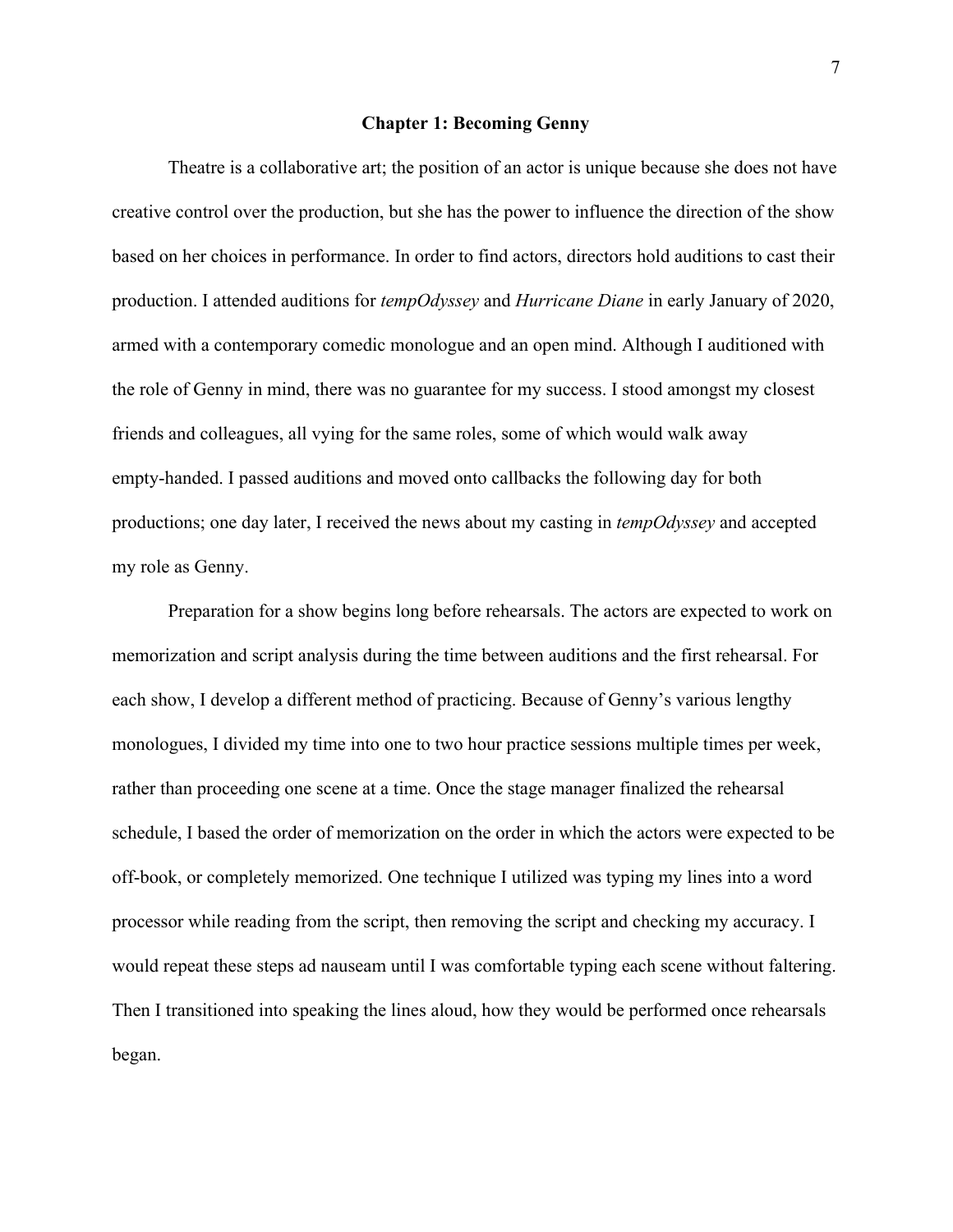In addition to memorization, I analyzed the script individually based on my character Genny's perspective as part of my preparation. According to Jon Jory's abbreviation of the Stanislavsky acting method, I divided each scene into units and identified Genny's actions, what she desires; tactics, how she pursues them; and obstacles, what prevents her from obtaining them (Jory 4-8). By doing so, I built the potential for the discovery of dynamic character interactions to be further explored in rehearsals. All preliminary choices are subject to change; by engaging in script work ahead of time, I gave myself a generalized series of actions to attempt and adapt to what would eventually become the live performance. After reading the play multiple times and familiarizing myself with Genny's characterization and circumstances, I expanded my analysis to the play as a whole through what James Thomas titles Action Analysis. Specifically, I focused on identifying Genny's super-objective, which is "the theme expressed in terms of what the main character is trying to accomplish" (Thomas 24). Using *The Actor's Thesaurus*, I determined that Genny's super-objective is *to emancipate herself from her past*. I chose the action word *to emancipate* based on the thesaurus' synonyms; while the verbs "deliver, discharge, disencumber, disengage, disentangle, [and] disenthrall" describe her relationship to her parents and Appalachian heritage, the remaining synonyms "free, liberate, release, rescue, unchain, unfetter, unleash, [and] unshackle" depict her beautiful transformation at the close of the play, where she achieves a sense of hope and freedom from her burdens (Caldarone 46). By choosing an action verb with such diverse meaning, I was able to fully encompass the depth of Genny's growth throughout the play.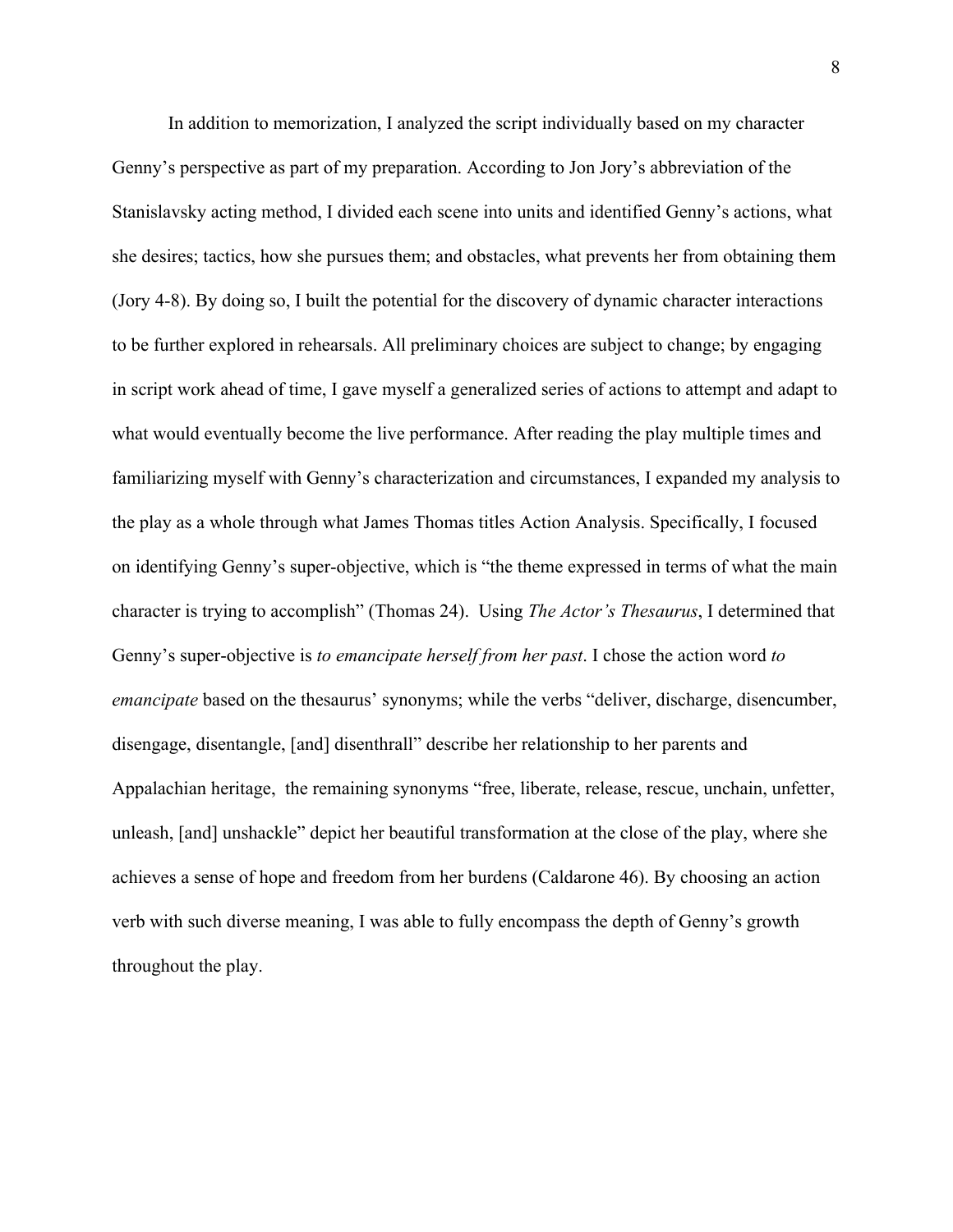#### **Rehearsals**

The first rehearsal of a theatrical production is traditionally dedicated to a read-through of the script in the presence of the full cast and designers, under the jurisdiction of the stage manager. The director shares her vision with the actors, and the designers present renderings of their preliminary designs. The director of UAH's *tempOdyssey*, Professor Amy Guerin, shared a portion of her own action analysis with us. She identified the seed, or the "concise vision of the whole play," as broken and fixed (Caldarone, 8). Transversely, she expressed the theme of our production, based on Dan Dietz's script, as everyone possesses the power to fix what is broken. Through Genny's realizations, she represents the acquisition of personal agency and empowerment despite her unfortunate and traumatic given circumstances. As a group, we identified the motifs of poverty, death, and assault through Dietz's play, as well as tackling the supernatural postmodern elements that he employs intermittently.

Following the first-readthrough, blocking rehearsals began. During this rehearsal period, the director orchestrates the movement of the actors within each scene. At this point, I was still able to hold my script in order to take notes and memorize blocking as it was developed. At the start of each scene, Ms. Guerin shared her general ideas and movement visuals with us, and we experimented with different blocking based on her suggestions. It is the actor's responsibility to make bold movement choices that reflect the inner thoughts and desires of the character she is playing so that the director can decide what movement is beneficial or unnecessary to the scene. For example, Ms. Guerin requested in scene twelve, Genny and Dead Body Boy take turns theoretically chasing each other depending on the lines in the scene. My acting partner and I attempted the blocking, creating closeness and distance when it felt instinctual. However, the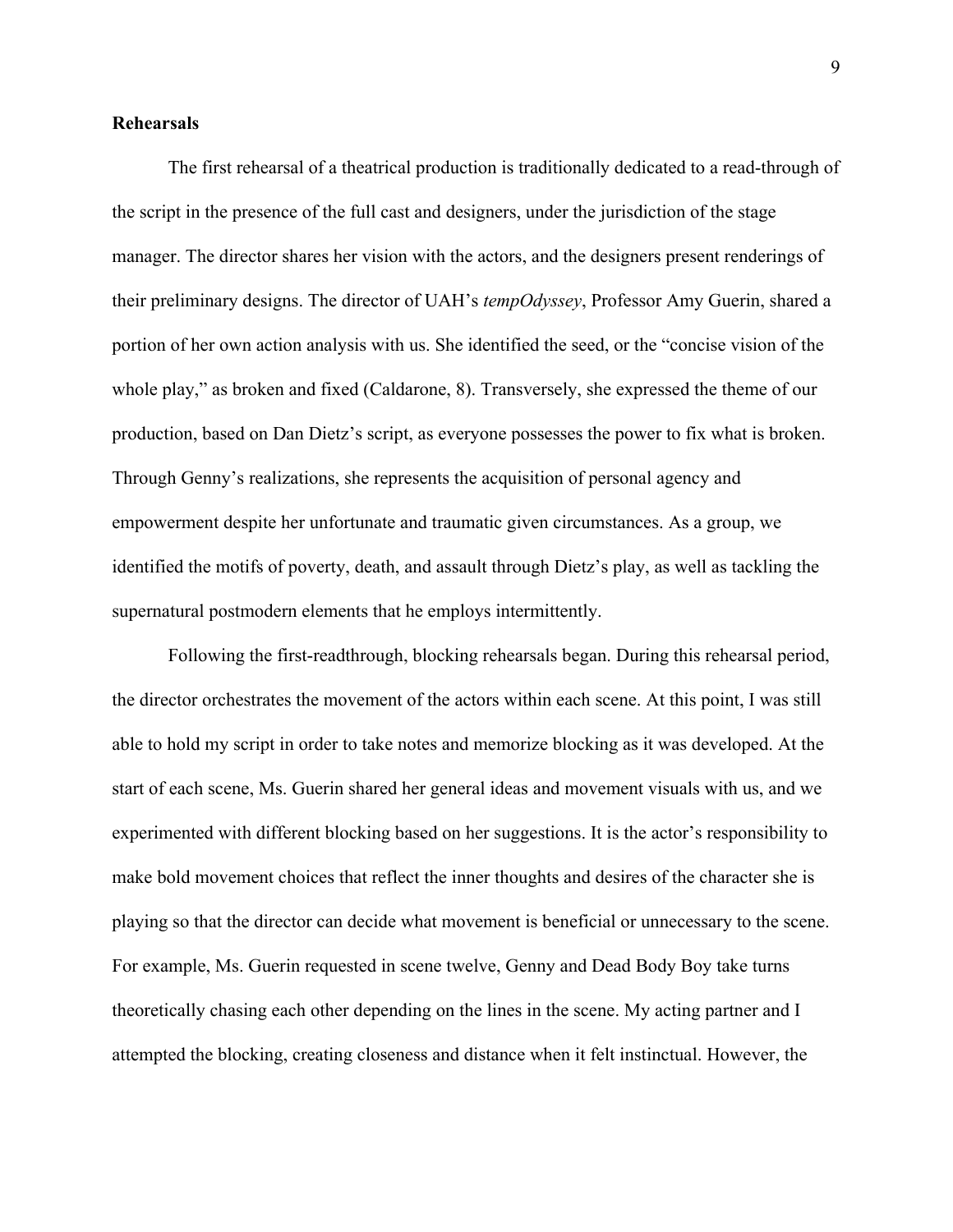director decided this movement pattern did not serve the scene, and instead we played with stillness. I chose to position myself between Dead Body Boy and the bomb cabinet, raising the stakes of the scene dramatically as I frantically searched for a way to escape the closeness. This version of the staging did not manifest for several weeks after the initial blocking rehearsal, until I had spent amiable time with the script and my acting partner.

After initial blocking rehearsals, we spent one more week refining the movement before officially coming to rehearsals off-book. Although we were still able to call for line, during which a stage manager would prompt the forgotten section, we were no longer able to hold the script. Consequently, any changes made beyond this point I had to make note of mentally, and alter my memory within the duration of the rehearsal. This sometimes proved to be very difficult, given the volume of text I was expected to recite as Genny. In order to maintain accuracy, I associated my movements with the words I spoke, as well as internal visual imagery. Utilizing mental images allowed me to progress through the character's story fluidly, despite the discontinuous nature of Deitz's writing. Genny herself pleads with the audience to forgive her if she "slip[s] out of continuity" during her opening soliloquy (Deitz 6). There are several scenes in which Genny addresses the audience directly to share the story of her childhood, slowly revealing the trauma she endured. Polishing these transitions between thoughts and reality became my primary focus during the later rehearsals.

The final week of rehearsals is dedicated to adding technical elements to the production such as lighting, sound, and scene changes. The actor's responsibility transforms from one of creativity and boldness to precision and compliance in order to execute transitions in a timely and organized manner. I was responsible for keeping track of my own props and costume pieces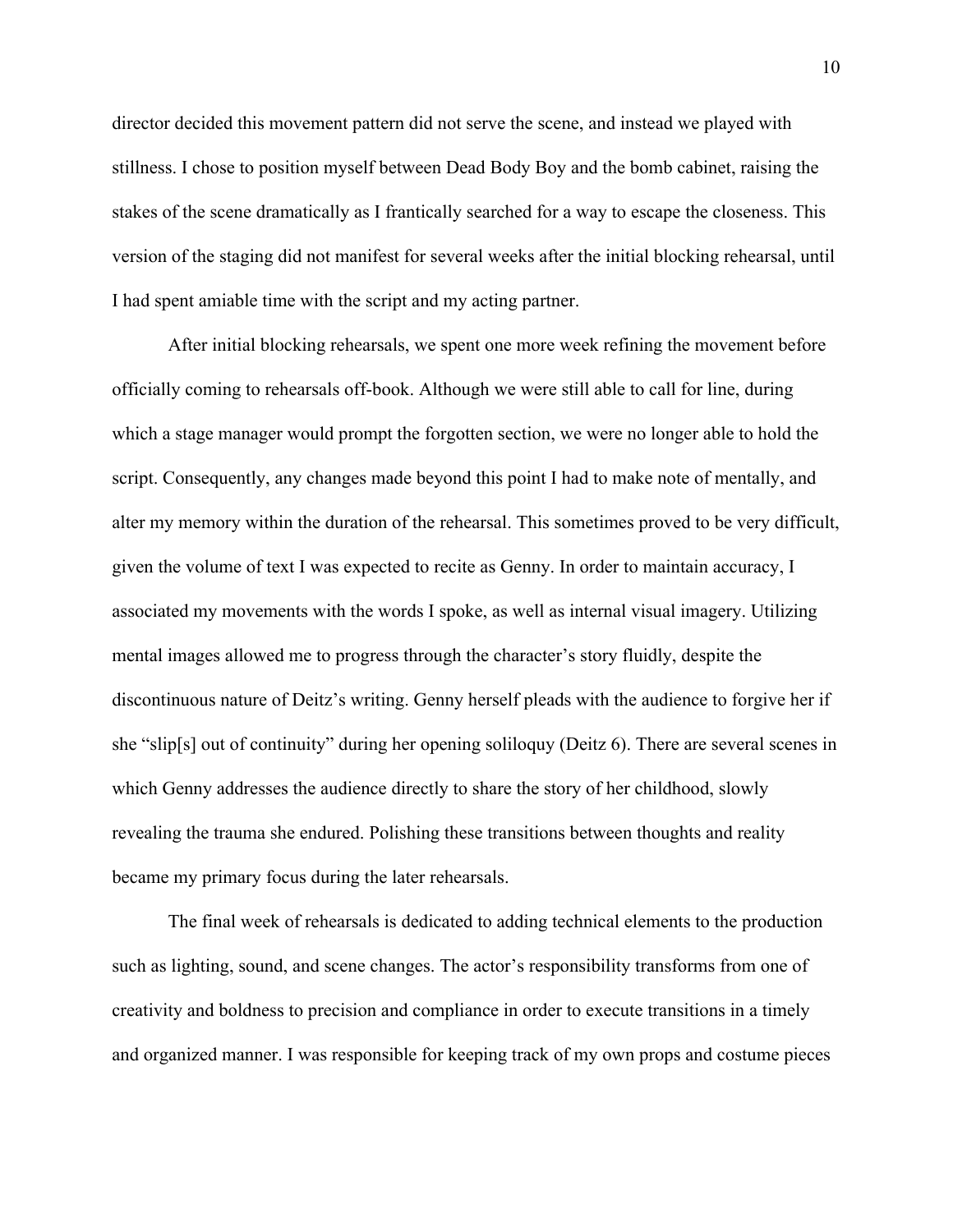both on and offstage. I received brief training regarding the proper use of secret doors hidden amongst the sea of filing cabinets onstage and activating the fabricated bomb device. Once these essential elements were in place, we would move on to the dress rehearsals. Unfortunately, due to preventative measures enacted by the university to inhibit the spread of COVID-19, *tempOdyssey* rehearsals were unable to continue. As a result, the production did not open to the public.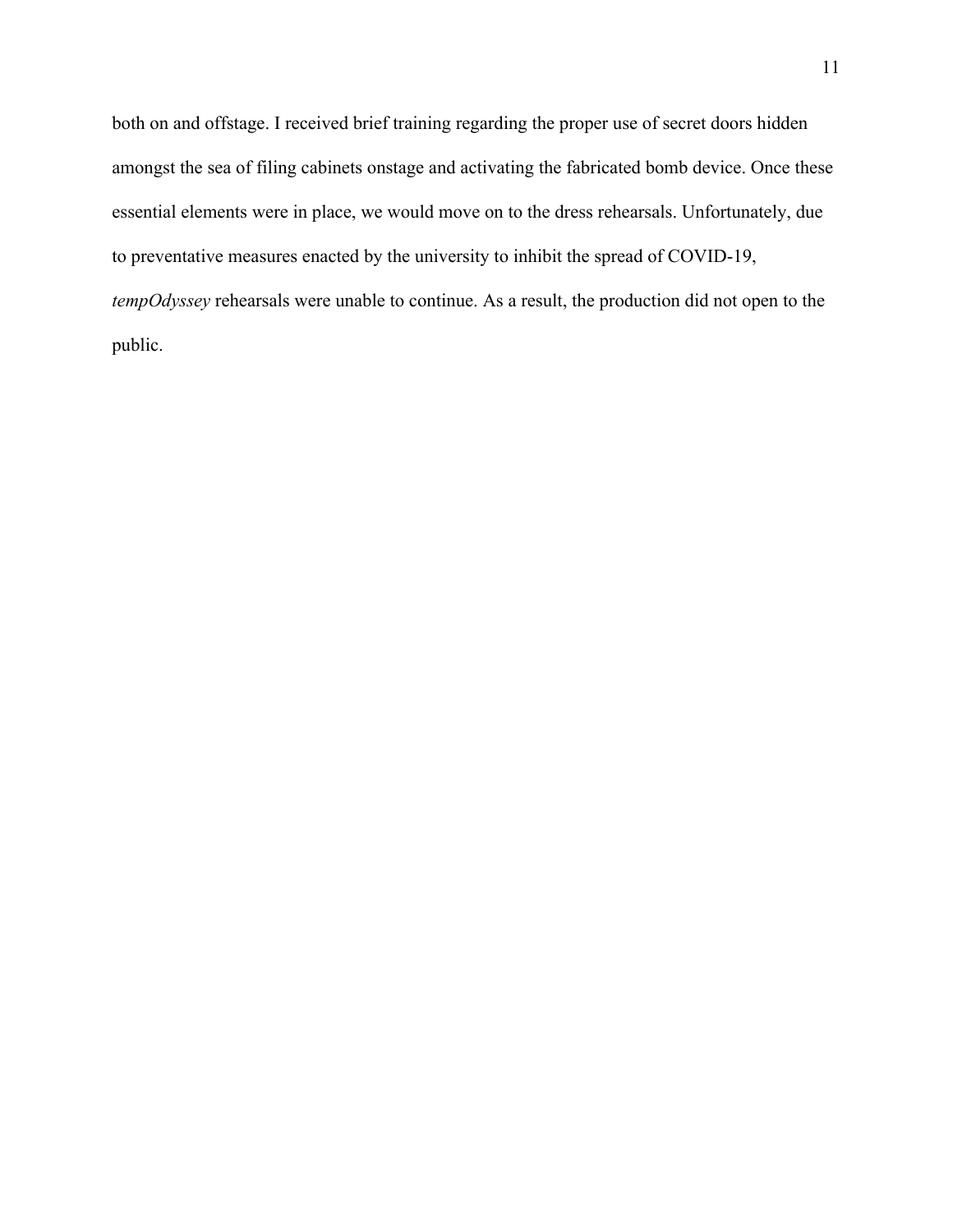#### **Chapter 2: The Outcome**

The day before our production was terminated, the entire cast and director held an open-ended discussion about the impending health risks. As a group, we decided to push forward until otherwise directed by the university. We were able to finish setting the light cues before our designer flew home to New York, and the show was put to rest. In its absence, I noticed the intrepid parallelism between Genny's circumstances and mine. Genny spends the majority of *tempOdyssey* allowing her circumstances to determine the person she is; even though she flees the south for Seattle and surrounds herself with modern technology, she is unable to truly let go of her Appalachian past. Globally, cultural norms are undergoing massive changes as societies attempt to slow the spread of COVID-19. The ongoing pandemic threatens the livelihood of many as the economy comes to a screeching halt, many people lose their jobs, and fear spreads amongst the immunocompromised and their loved ones. Genny's story depicts two options; one can either allow fear to coerce them into helplessness or adapt and overcome.

I created a performance in which she moves from a place of insufficiency to a position of agency and power because I believe Genny is a survivor. Although Fran prompts her movement, Genny's decision to step into the elevator at the close of the play is entirely her own. She bravely chooses to face the consequences of her actions, no matter the cost, and by doing so, she sets herself free. While Genny's circumstances are highly specific and seated in nonrealism, a post-closure analysis reveals the universal nature of its theme. The elevator symbolizes the ability to choose, while Fran represents the positive support of a close friend or family member that enables a strengthened resolve in difficult situations. People facing the reality of the ongoing pandemic have a choice, either to attempt to cling to the previous function of society and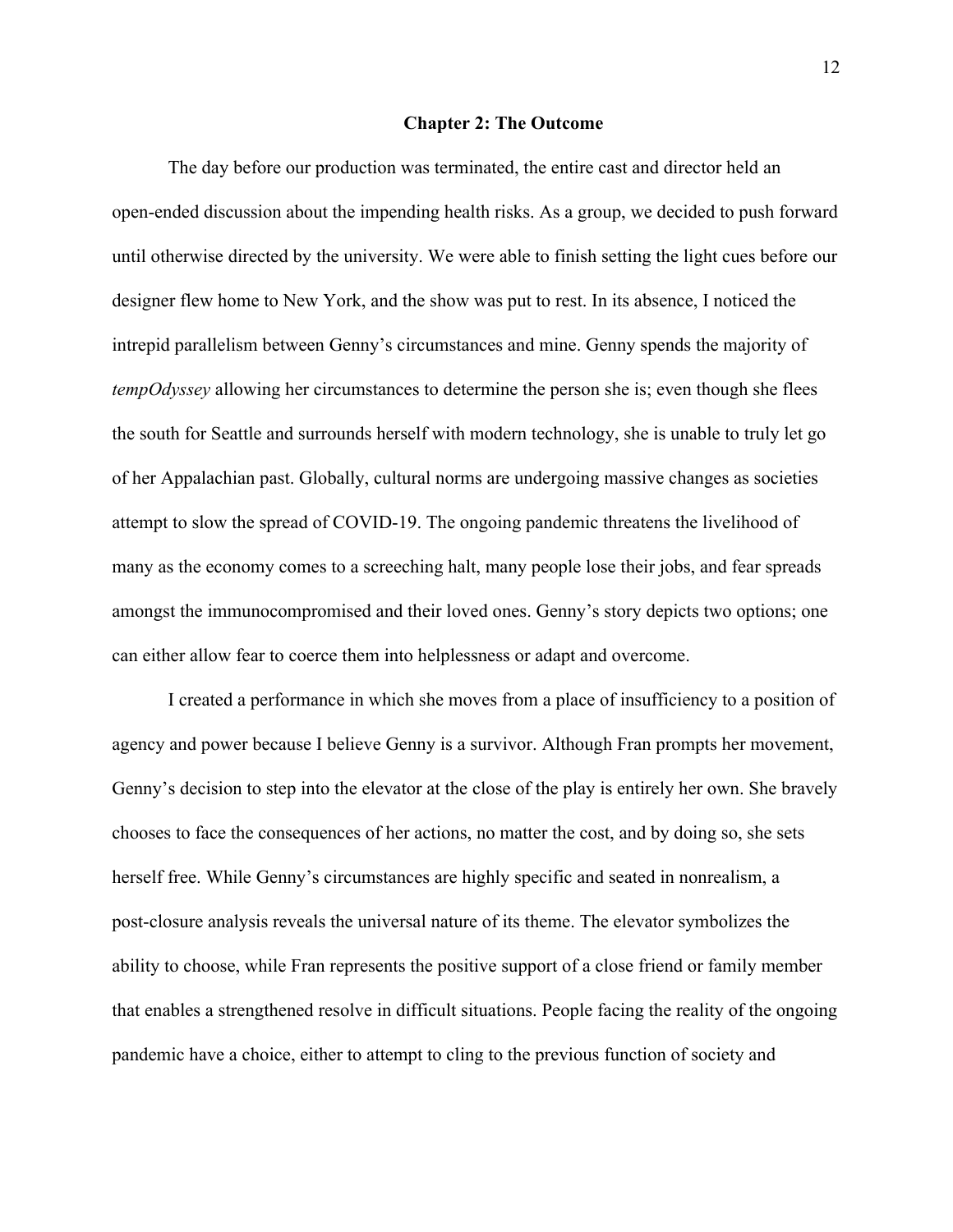normalcy of life or face the changing aspects of their livelihoods head-on and adapt accordingly. As social contact decreases, it is increasingly imperative that individuals seek support from trusted companions and advisors. The bulk of Genny's inability to cope is derived from her self-inflicted social isolation in fear of burdening others with her situation. This singular example is only a small part of the culmination of humanity expressed in theatrical productions like *tempOdyssey*. The relevancy of my performance is even greater; even though our voices have been temporarily silenced, the desire for live, self-reflective entertainment may only continue to increase with time.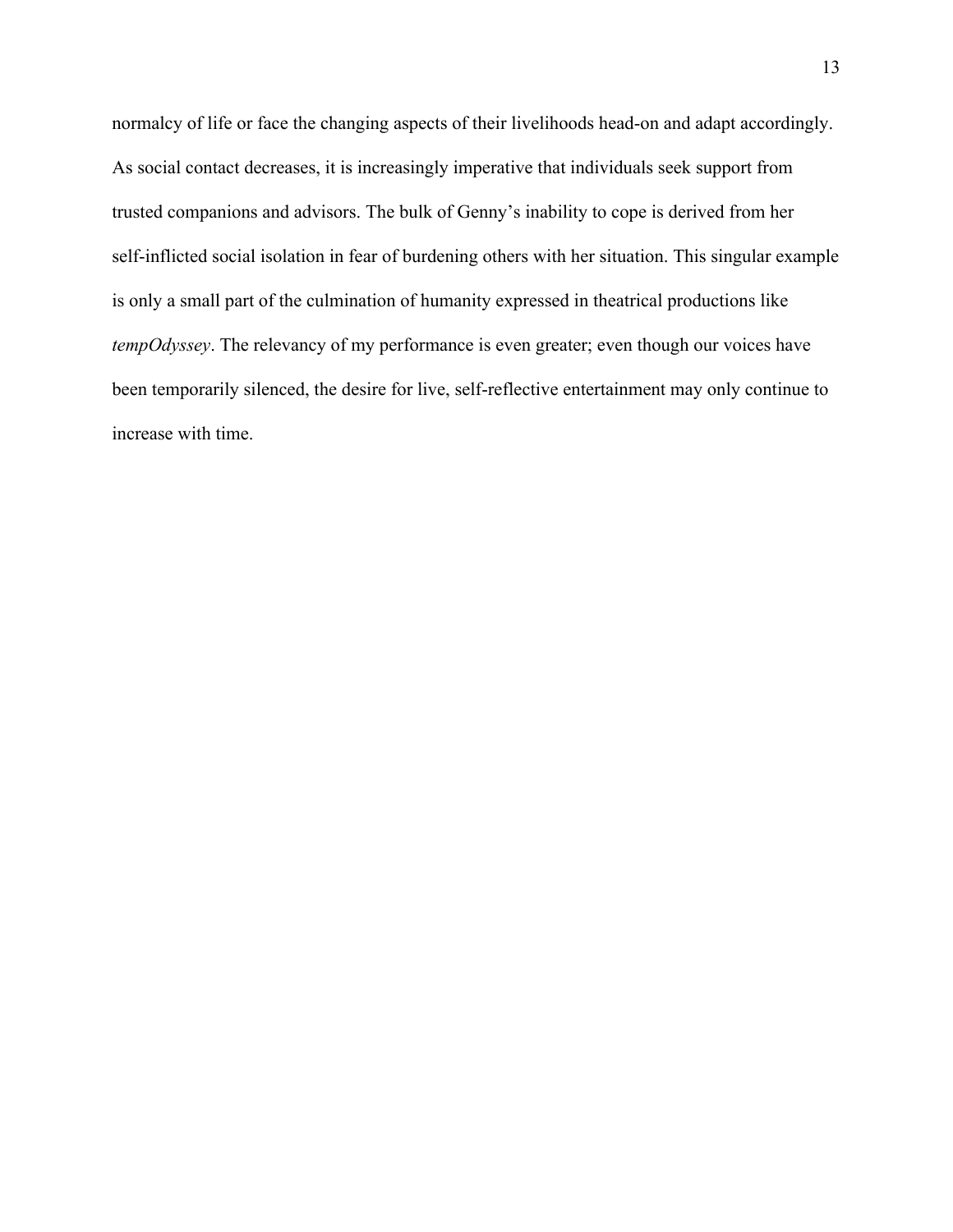#### **References**

- Caldarone, Marina, and Maggie Lloyd-Williams. *Actions: The Actor's Thesaurus*. Drama Publishers, 2004.
- Dietz, Dan. *TempOdyssey*. Dramatists Play Service Inc., 2007.
- Jory, Jon. *Tips: Ideas for Actors*. Smith and Kraus, Inc., 2000.
- Thomas, James. *Script Analysis for Actors, Directors, and Designers*. 5th ed., Focal Press,

Taylor and Francis Group, 2014.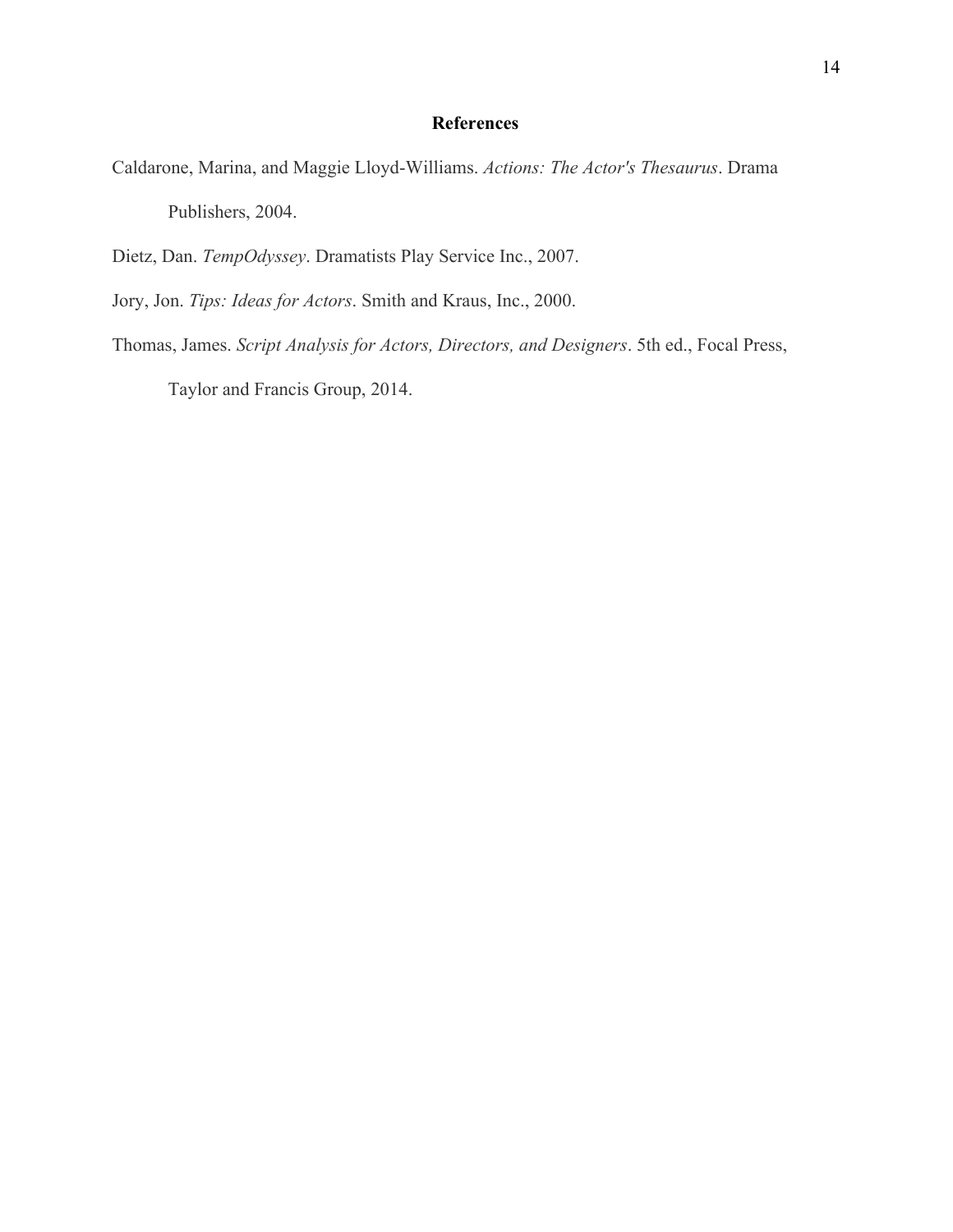#### **Conclusion**

Although my preconceived thoughts about the difficulty of performing the role of Genny were warranted, predicting the suspension of the production was far beyond any of my worries. Despite all of the preparation, my performance as Genny in *tempOdyssey* was not completed. But, inspired by my character's journey, I will continue to adapt to the new circumstances and refrain from allowing my attachment to the show to prevent me from advancing in my life and career. My sole regret is being unable to share this production with an audience. Without an audience, theatre does not exist. The most important part of being an actor is understanding that our craft is temporary; even a recording of one night's performance does not encapsulate the entirety of the art. If one person is impacted by my performance, even if it is only my friends in the rehearsal room, I have succeeded.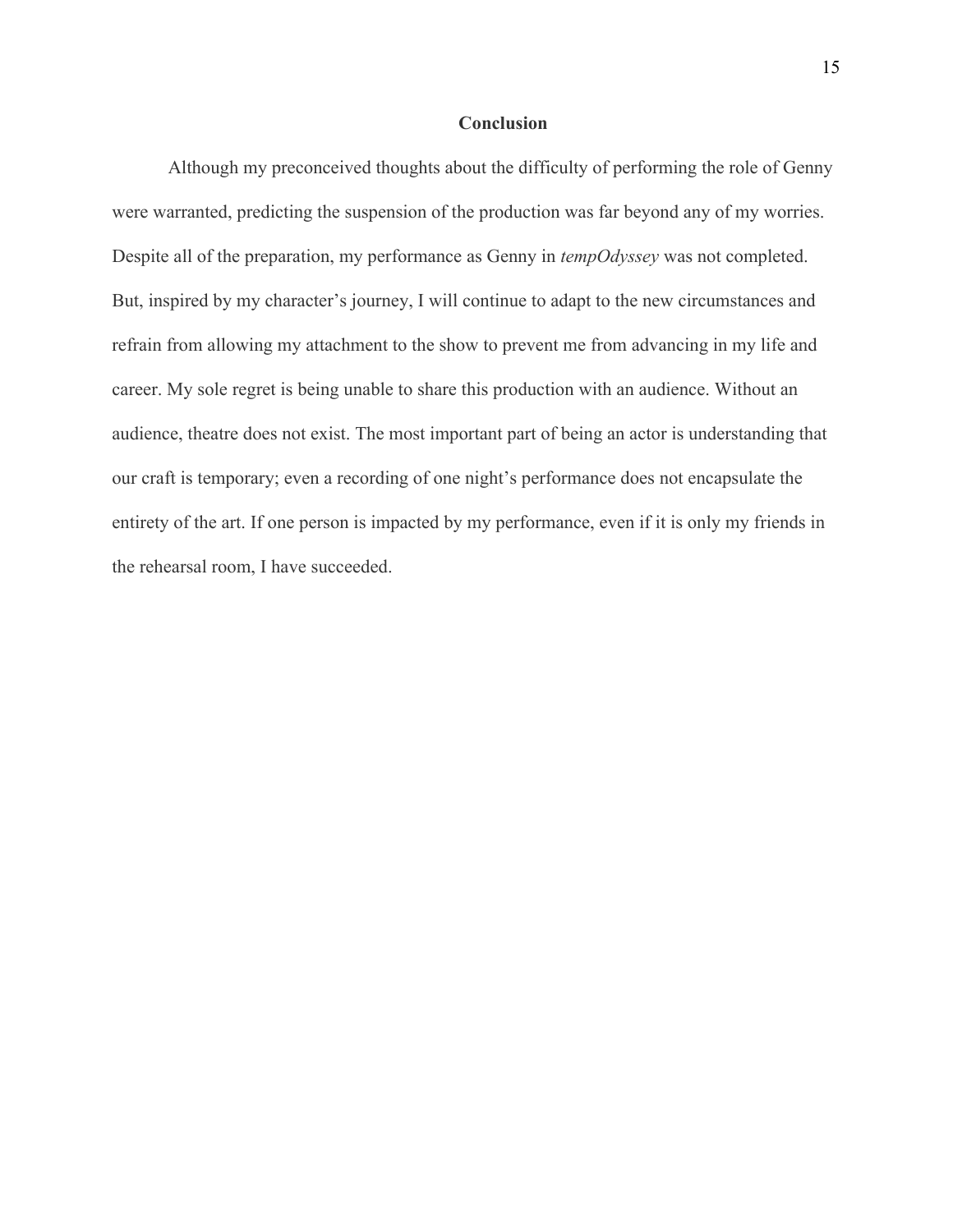

## **Re: Updates and Questions**

**David Harwell <harweld@uah.edu> Mon, Apr 20, 2020 at 11:43 PM** To: Amelia Enix <aae0011@uah.edu> Cc: William Wilkerson <wilkerw@uah.edu>, David Cook <dac0010@uah.edu>

Ms. Enix,

Your honors capstone is approved. Congratulations on a thoughtful and rich narrative of your experiences with UAH Theatre and our delayed production of *tempOdyssey* by Dan Dietz.

I wish you success and happiness. Congratulations on your degree!

Signed document attached.

David Harwell Director of Theatre - UAH [harweld@uah.edu](mailto:harweld@uah.edu) 256-824-6909

On Apr 20, 2020, at 11:33 PM, Amelia Enix [<aae0011@uah.edu>](mailto:aae0011@uah.edu) wrote:

On Mon, Apr 20, 2020 at 9:44 PM David Harwell [<harweld@uah.edu>](mailto:harweld@uah.edu) wrote: Hi Amelia,

This is good. Please take a look at grammatical errors at the top of page 6. Please fix and send back to me and I will forward to Bill and David.

David Harwell Director of Theatre - UAH [harweld@uah.edu](mailto:harweld@uah.edu) 256-824-6909

On Apr 20, 2020, at 6:58 PM, Amelia Enix [<aae0011@uah.edu>](mailto:aae0011@uah.edu) wrote:

I've attached my honors capstone manuscript for review. I have also included the instructions for submission below. Thanks.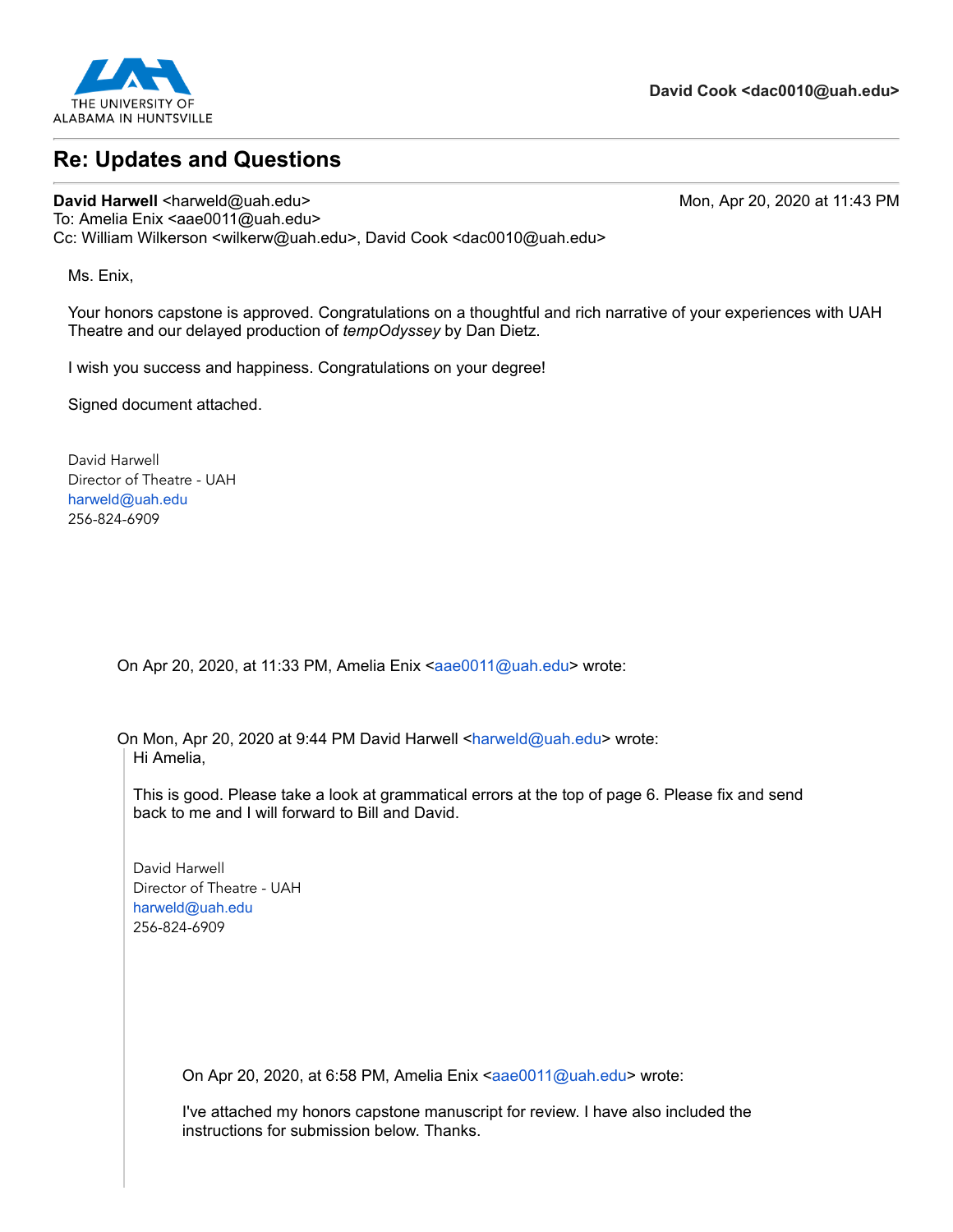#### **New submission procedure.**

This is temporary, but please do the following:

- Student emails completed Capstone or write up to the Project director, along with the completed Honors Capstone Title Page/Copyright Permission form. Do not worry about signing the title page, although you may sign and scan if you like. The Copyright Permission form does need to be either electronically signed, or signed and scanned, or even attached as a photo (so PDF, JPEG, etc. are acceptable formats for the copyright).
- If the Project Director approves it, s/he emails approval back to the student, and copies their Department Chair, the Honors Dean at [wilkerw@uah.edu,](mailto:wilkerw@uah.edu) and David Cook at [dac0010@uah.edu.](mailto:dac0010@uah.edu) (Project directors please note - copy all 3 of us!)
- We will count the forwarded email as a signature since doing so requires login.
- The student then uploads the Capstone to the submission portal. Disregard all instructions on that portal for

---------- Forwarded message --------- From: **Amelia Enix** <[aae0011@uah.edu](mailto:aae0011@uah.edu)> Date: Mon, Apr 20, 2020 at 4:23 PM Subject: Re: Updates and Questions To: David Harwell [<harweld@uah.edu](mailto:harweld@uah.edu)>

#### Hi Harwell,

Below is a link to my completed website with monologues for Entrepreneurship. I'm finishing up my honors capstone paper now, and I'll send it over as soon as it's ready. On a related note, are there specific time slots for our capstone presentations Wednesday?

#### <https://ameliaenix.wixsite.com/home>

#### Amelia

On Sat, Apr 18, 2020 at 8:25 PM David Harwell <[harweld@uah.edu](mailto:harweld@uah.edu)> wrote: This is great Amelia. Thank you. I think the class will benefit from this. Please send along.

Best,

Harwell

On Apr 18, 2020, at 2:03 PM, Amelia Enix <[aae0011@uah.edu>](mailto:aae0011@uah.edu) wrote:

Let me know what you think, and I'll send it out to the class.

Thanks,

Amelia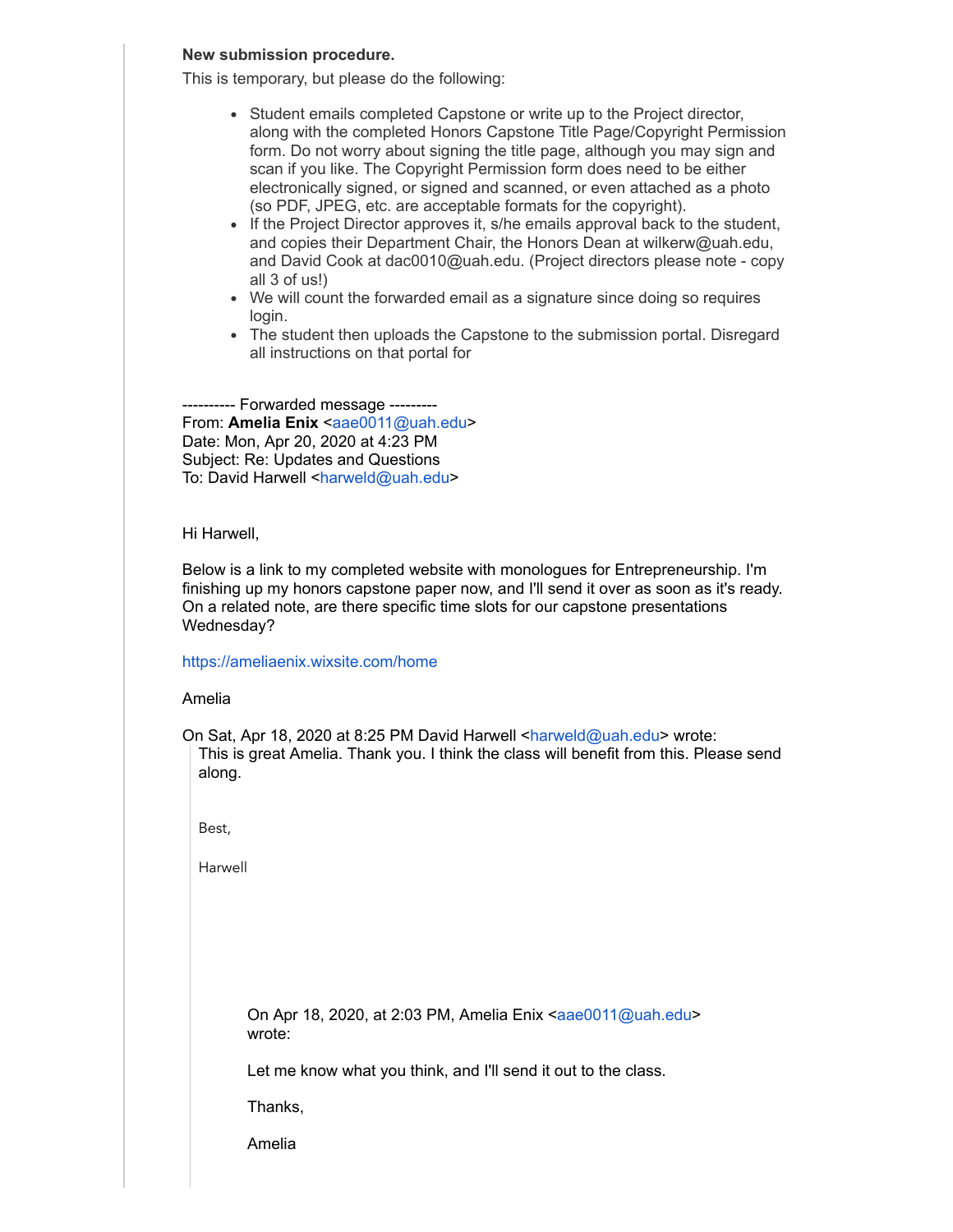On Wed, Apr 15, 2020 at 8:13 PM David Harwell [<harweld@uah.edu>](mailto:harweld@uah.edu) wrote: Hi Amelia

I think a 2 page monologue worksheet is awesome.

I will keep an eye out for the APO supplies.

Send me your honors paperwork when ready. I'll forward my approval.

Take care!

David Harwell Director of Theatre - UAH [harweld@uah.edu](mailto:harweld@uah.edu) 256-665-1755

> On Apr 14, 2020, at 7:31 PM, Amelia Enix <[aae0011@uah.edu>](mailto:aae0011@uah.edu) wrote:

Hi Harwell,

I have some questions about a few different things.

Entrepreneurship: I have not received any monologues from my classmates to review. I'm a little wary of putting any extra pressure on them due to the unforeseen circumstances and current state of the world. Instead, I'm considering typing up a 1-2 page informative worksheet with monologue and self-taping tips to finish up my honors contract. What do you think?

Alpha Psi Omega: We ordered graduation cords to be shipped to the Annex earlier in the semester. I just want to make you aware, because there is no one on campus to collect them when they arrive. We'd like to hand them out to the seniors eventually! As far as I know, we did not receive a tracking number.

Capstone: There are some specific steps you'll need to take in order for me to submit my honors capstone by April 22nd. I will forward you the email detailing your part today. I plan to finish up the manuscript this week and I'll send it over once it's ready.

I prefer to communicate over email. Thanks for understanding.

Amelia

<Monologue and Self-taping Guide.pdf>